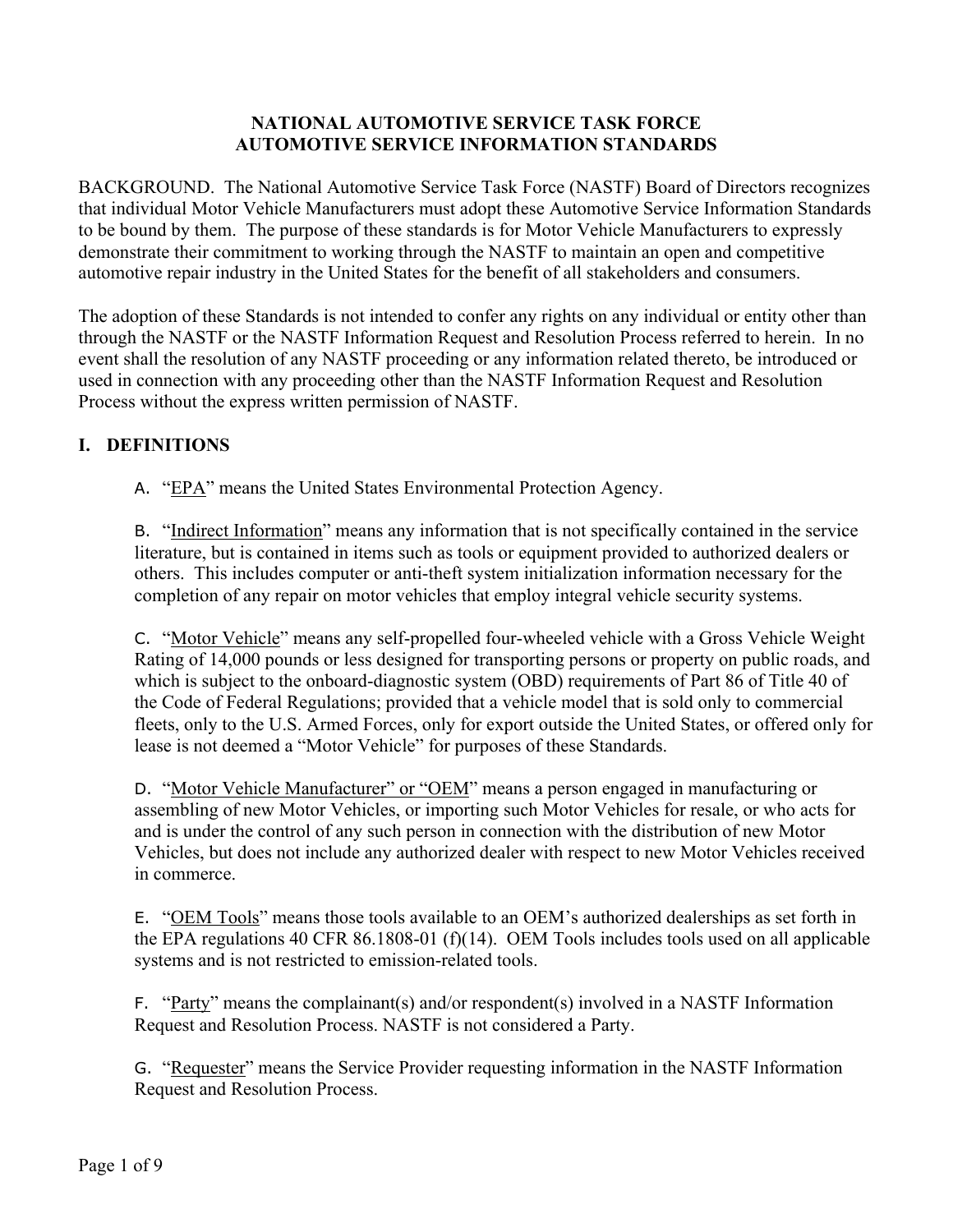H. "Service Information" means any Motor Vehicle diagnostic, service, repair or maintenance information that has been made available to authorized dealers, including initialization information as referred to in Section II. B. 5. a) and b). Service Information includes information contained in repair manuals, wiring diagrams, technical service bulletins (TSBs), training information, and similar information communicated to authorized dealers. For purposes of these standards, Service Information does not include:

1. Information exchanged between individual authorized dealerships and OEMs for the purpose of better understanding and defining a technical or quality issue for which the need for a general remedy has not yet been defined or developed.

2. Information related to the administration of Motor Vehicle warranties, service contracts, or recalls under Federal or state law.

- 3. Dealership hot lines or tech lines.
- 4. Customer information.
- 5. Information related to the repair history of specific Motor Vehicles.

6. Access to training classes or sessions conducted by or for OEMs for authorized dealership personnel.

7. Information not made generally available to authorized dealerships by an OEM.

I. "Service Provider" means any person that, for compensation, services or repairs Motor Vehicles, manufactures tools or equipment for the servicing or repair of Motor Vehicles, or offers Motor Vehicle service or repair training.

J. "Tool Information" shall have the meaning set forth in the EPA regulations 40 CFR 86.1808- 01 (f)(13), and shall include the Indirect Information required to emulate OEM Tools. Tool Information includes information related to OEM tools used on all applicable systems and is not restricted to emission-related tools.

# **II. AUTOMOTIVE SERVICE INFORMATION STANDARDS**

## A. Goals

1. To provide access, as defined in these Standards, to any Service Provider, the Service Information and OEM Tools made available by OEMs to their authorized dealers for the diagnosis and repair of Motor Vehicles.

2. To make Tool Information, as defined in these Standards, available to central repositories and/or equipment and tool companies.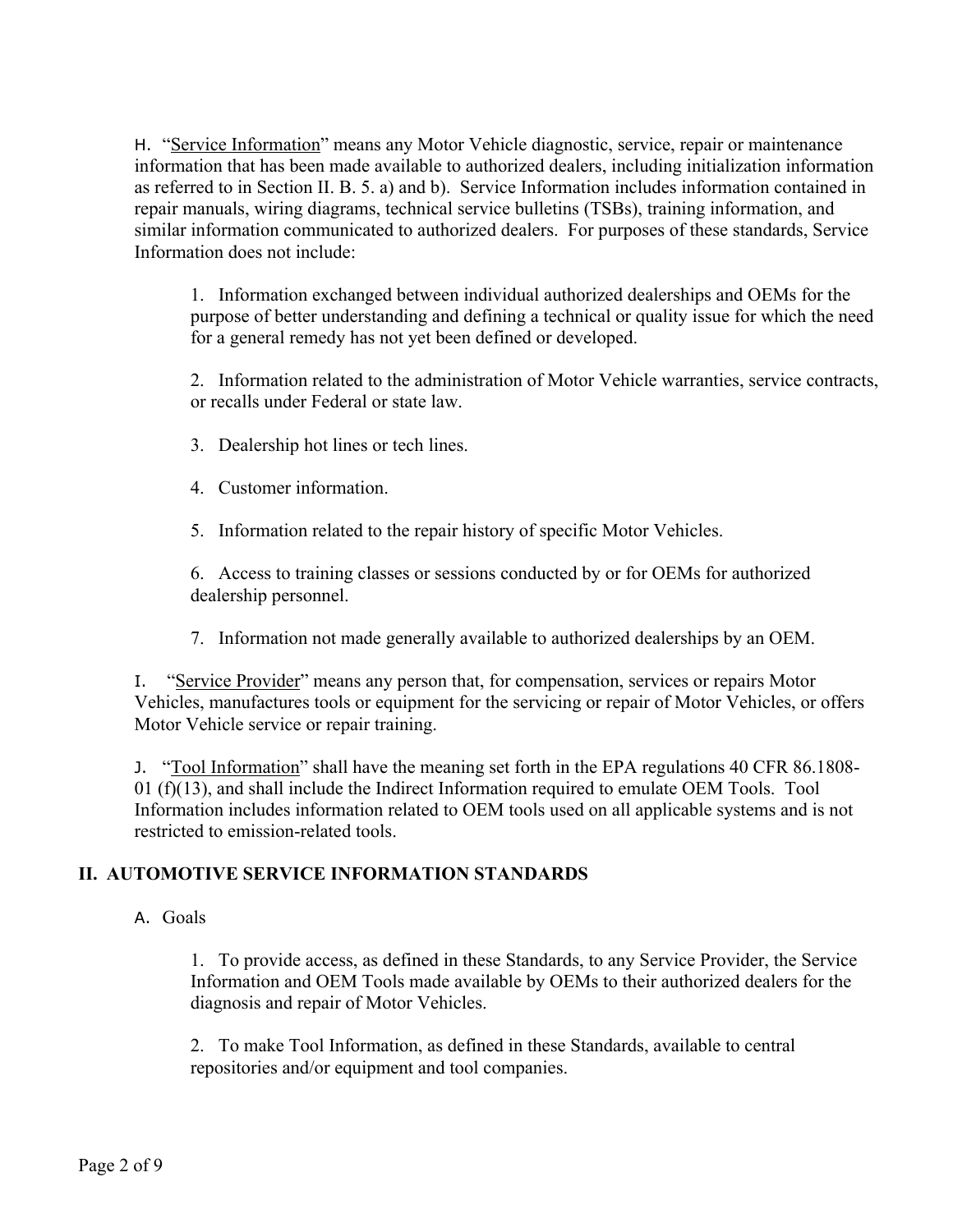B. Access to Service Information, Tool Information and OEM Tools.

To implement these goals, each OEM that adopts these Standards agrees to:

1. Except as otherwise set forth herein, provide access on a timely basis to Service Information, Tool Information and OEM Tools in the same manner and extent as specified in the EPA regulations governing the process for making available emissions related information, 40 CFR  $86.096-38(g)(2)-(17)$  and  $86.1808-01(f)(2)-(17)$ . Any practice or action taken by an OEM that has received EPA approval as provided for under its regulations, including any alternative method of information dissemination approved by EPA, shall be deemed in compliance with these Standards.

Where EPA's regulations do not address how to provide access to the type of Service Information or OEM Tools at issue, access shall be to the same extent as for the authorized dealerships of the OEM. Service Information access need not be in the same medium as for authorized dealerships, provided it is by reasonably equivalent means.

If OEM Tools are available through an independent vendor(s), the commitment to make such tools generally available is satisfied, so long as the OEM does not place constraints on sales by the vendor(s).

- 2. Provide website access to Service Information.
- 3. Establish a response process consistent with the NASTF Standards.

4. Provide access for equipment and tool companies to all generic and enhanced Tool Information necessary to produce generic diagnostic scan tools and other diagnostic tools and equipment with the same functions as the OEM Tools. This commitment can be met by providing tool information to tool companies with whom the manufacturer has licensing, contractual and/or confidentiality arrangements, or through a central repository such as the one maintained by the Equipment and Tool Institute.

5. Make vehicle security-related information available:

a) Provide access to initialization information necessary for the proper installation of on-board computers or necessary for the completion of any repair on Motor Vehicles that employ integral vehicle security systems, or the repair or replacement of any Motor Vehicle component as specified in 40 CFR 86.1808-01(6); provided that the foregoing reference shall not limit this commitment to emissions systems. In accordance with EPA regulations, if an OEM makes available a special OEM Tool that contains the functionality to permit the completion of the repair of a Motor Vehicle that employs integral vehicle security systems, this commitment shall be deemed satisfied.

b) Commit to working on a process for making information available to locksmiths, automotive technicians, and other service professionals necessary to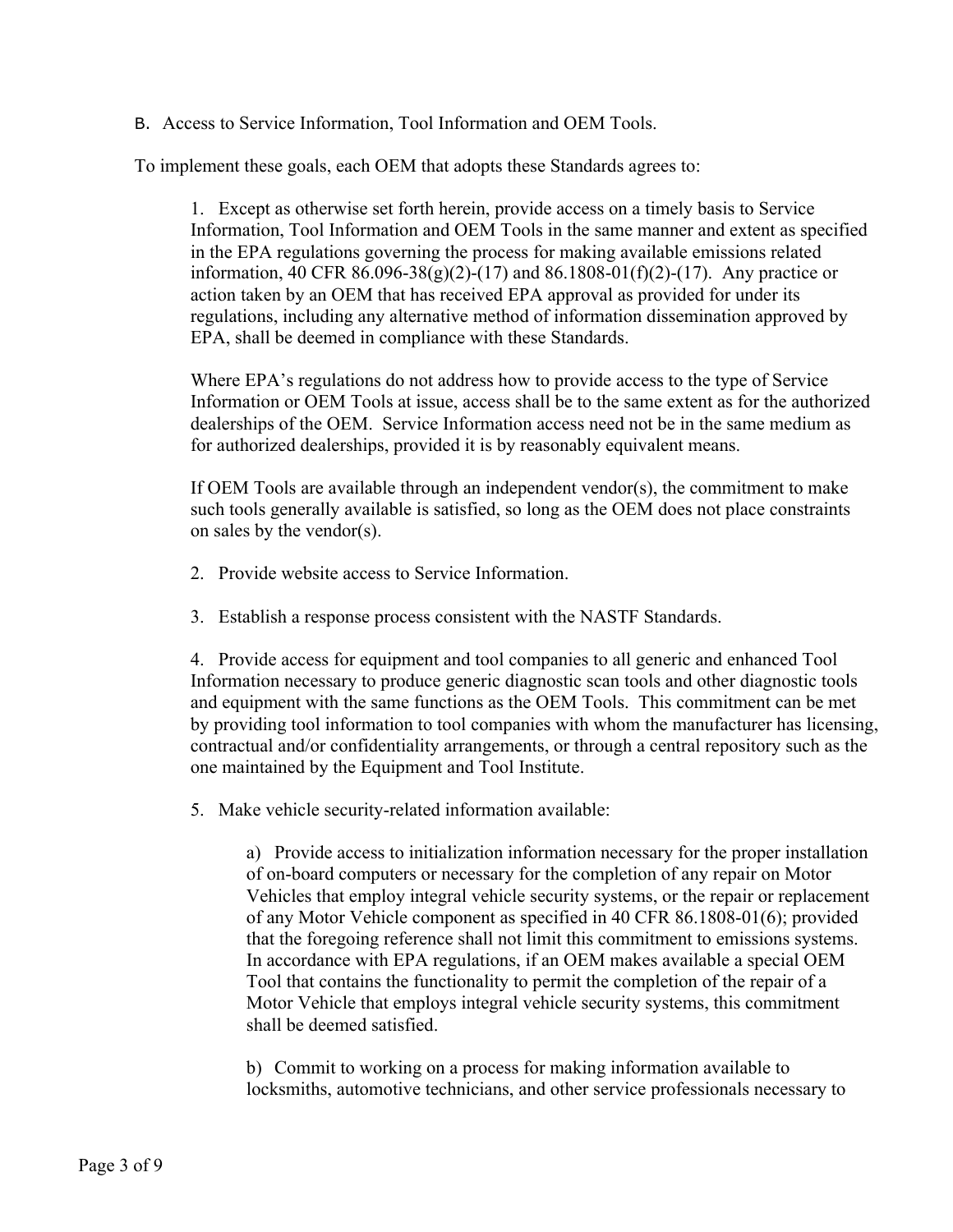reinitialize ignition keys for Motor Vehicles employing integral vehicle security systems in a manner that ensures motor vehicle security. The commitment can potentially be met by participating in the NASTF Secure Data Release Model (SDRM).

## **III. INFORMATION REQUEST AND RESOLUTION PROCESS**

#### A. General Information

NASTF has established Information Access Committees to facilitate an open dialogue between OEMs and Service Providers and to identify and address any missing Service Information, Tool Information, and OEM Tools. Participation on these Committees is open to anyone.

NASTF Information Access Committees include the Service Information Committee, Equipment & Tools Committee, Vehicle Security Committee, and Collision Committee.

Information Access Committees meet via conference call or in person at least four times each year (once each quarter). Meetings and conference calls typically include OEMs representing a majority of the vehicle market.

Service Providers that believe Service Information, Tool Information, or OEM Tools are available to authorized dealers but not to Service Providers generally, are encouraged to use the NASTF Information Request and Resolution Process. For Service Information requests, the Requester must be subscribed to the OEM's Service Information source and must have been unable to locate the Service Information within that source. For OEM Tool requests, the Requester must have attempted to obtain the OEM Tool using the procedures established by the OEM.

Parties to the NASTF Information Request and Resolution Process must act in good faith and not to engage in or encourage abuse of the Process. NASTF staff shall review at least annually the implementation the NASTF Information Request and Resolution Process to assure that no abuses are occurring.

The purpose of the Information Request and Resolution Process is to determine if:

- 1. The requested Service Information, Tool Information, or OEM Tool is covered by these Standards and, if so,
- 2. If access to the requested Service Information, Tool Information, or OEM Tools is generally available.

The following are not within the scope of the NASTF Information Request and Resolution Process:

1. Price of Service Information, Tool Information, or OEM Tools.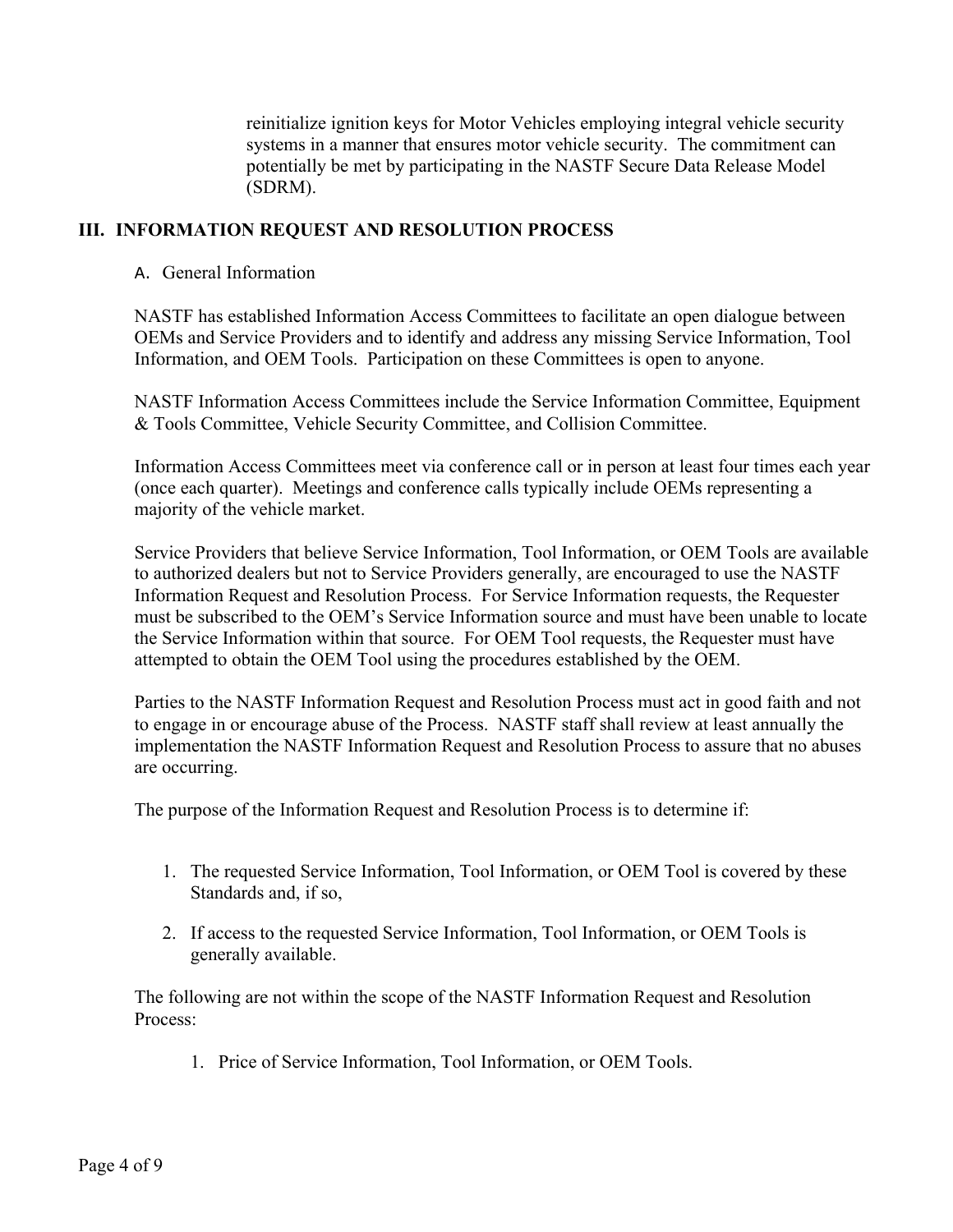2. Minimum system requirements to access Service Information. OEMs are required by EPA Regulations to list the hardware and software needed to access Service Information.

3. Access to OEM technician hotline information.

4. Service Information, Tool Information or OEM Tools not made generally available to authorized dealerships.

OEM diagnostic and repair procedures are determined solely by each individual OEM. It is not within the scope of the NASTF Information Request and Resolution Process to question or try to influence OEM diagnostic procedures or methodologies. OEMs are only required to provide access to the same methodologies they use for their own authorized repair network.

B. The Information Request Process

Any Service Provider unable to locate Service Information, Tool Information, or OEM Tools may, after a reasonable attempt to find such information on the OEM website, file an Information Request as follows:

1. Request the information through the "Contact Us", "Support", or similar link on the OEM website.

2. If a response is not received within one business day (10 business days for Tool Information), submit an Information Request to NASTF on www.nastf.org. The submission of such an Information Request will require:

a) Requester's Name, phone number and/or email address.

b) Make, model, model year, and VIN of the subject vehicle (as applicable).

c) A description of the repair (complaint, cause, correction) that was unable to be completed (as applicable).

d) A description of the Service Information, Tool Information, or OEM Tool that the Requester could not locate (e.g., specific shop manual or a specific wiring diagram).

e) A description of all efforts undertaken to obtain the Service Information, Tool Information, or OEM Tool needed to complete the repair, including the username for the OEM website.

f) Additional specific information may be needed for Tool Information.

3. The NASTF Director will review the Information Request to ensure the information requested is covered by these Standards.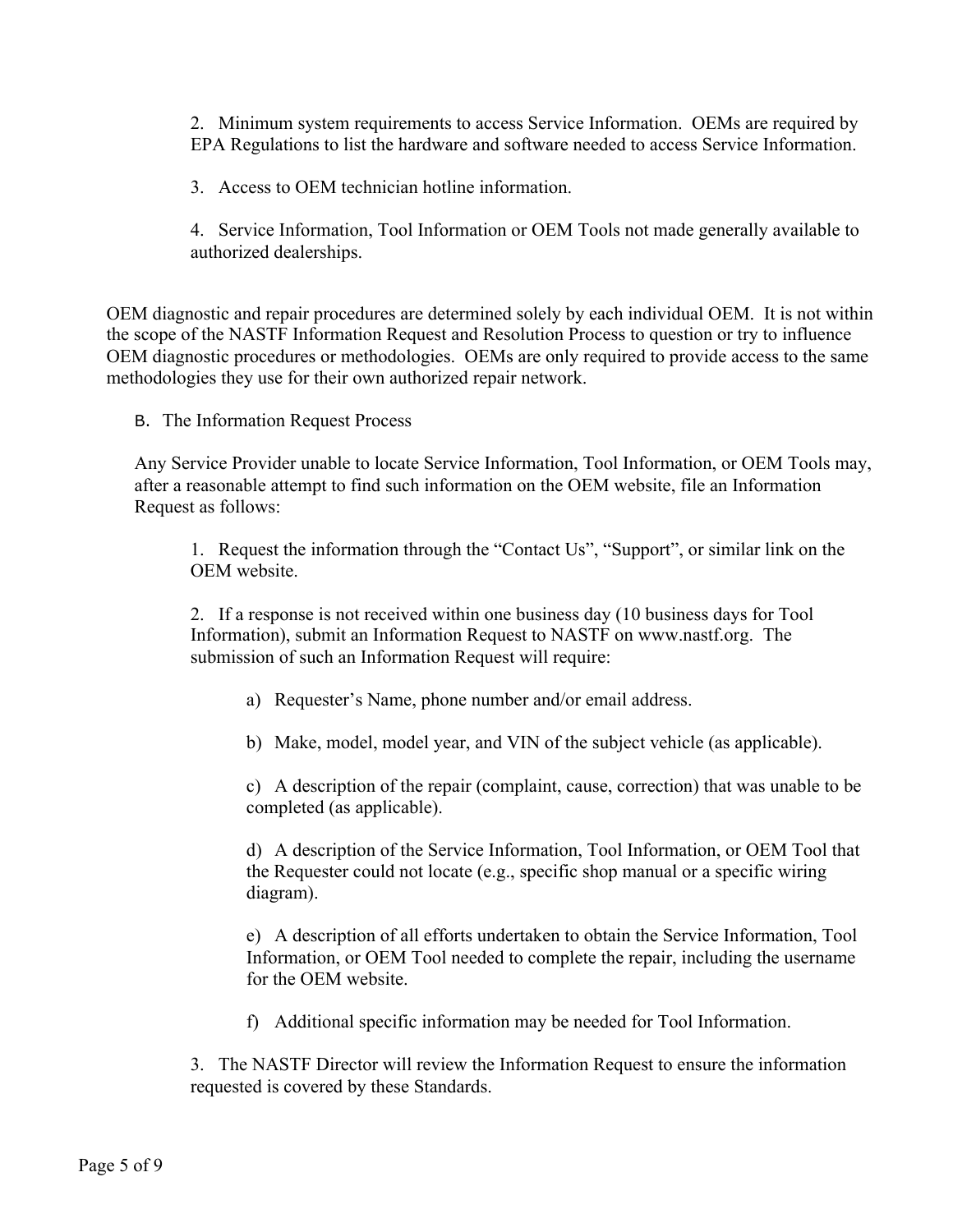4. If the Information Request is valid, the NASTF Director will forward it to the appropriate OEM contact person. If the Information Request is not valid, she/he will so inform the Requester.

5. If the Service Information, Tool Information, or OEM Tool is available on the OEM website, the OEM will inform the Requester where it is located as soon as possible but within two business days (15 business days for Tool Information) after receiving the Information Request. The OEM is encouraged to contact the Requester directly.

6. If the requested Service information, Tool Information, or OEM Tool is available to authorized dealerships, but has not been made generally available the OEM will:

a) Provide access to the Requester as soon as possible, but no later than two business days (20 business days for Tool Information) after receiving the Information Request.

b) Provide access on its website within seven business days (20 business days for Tool Information) after receiving the Information Request.

7. If the OEM believes that the Information Request relates to an issue not covered by these Standards, it shall acknowledge the Information Request with an appropriate explanation (e.g., the information does not exist, the information is proprietary such as information licensed from a third party, etc.). This response should be made available as soon as possible but no later than two business days (20 business days for tools information) after receiving the Information Request.

C. Information Request Review Process

1. Information Access Review Subcommittees: The NASTF Board of Directors will appoint, based on slates of candidates put forward by each Information Access Committee, seven member Review Subcommittees to, at the request of a Party Requester, review any determination made by an OEM or NASTF Director pursuant to paragraph 7 or 4 above, respectively. The Information Request Review Subcommittees will function as follows:

a) Membership: Each Subcommittee shall include:

(1) Three repair technicians and/or shop owners or operators (Equipment & Tool Committee: Three representatives of Tool Companies)

(2) Three representatives from OEMs

(3) One representative representing neither of the above groups but with experience in appropriate Information access.

2. Actions: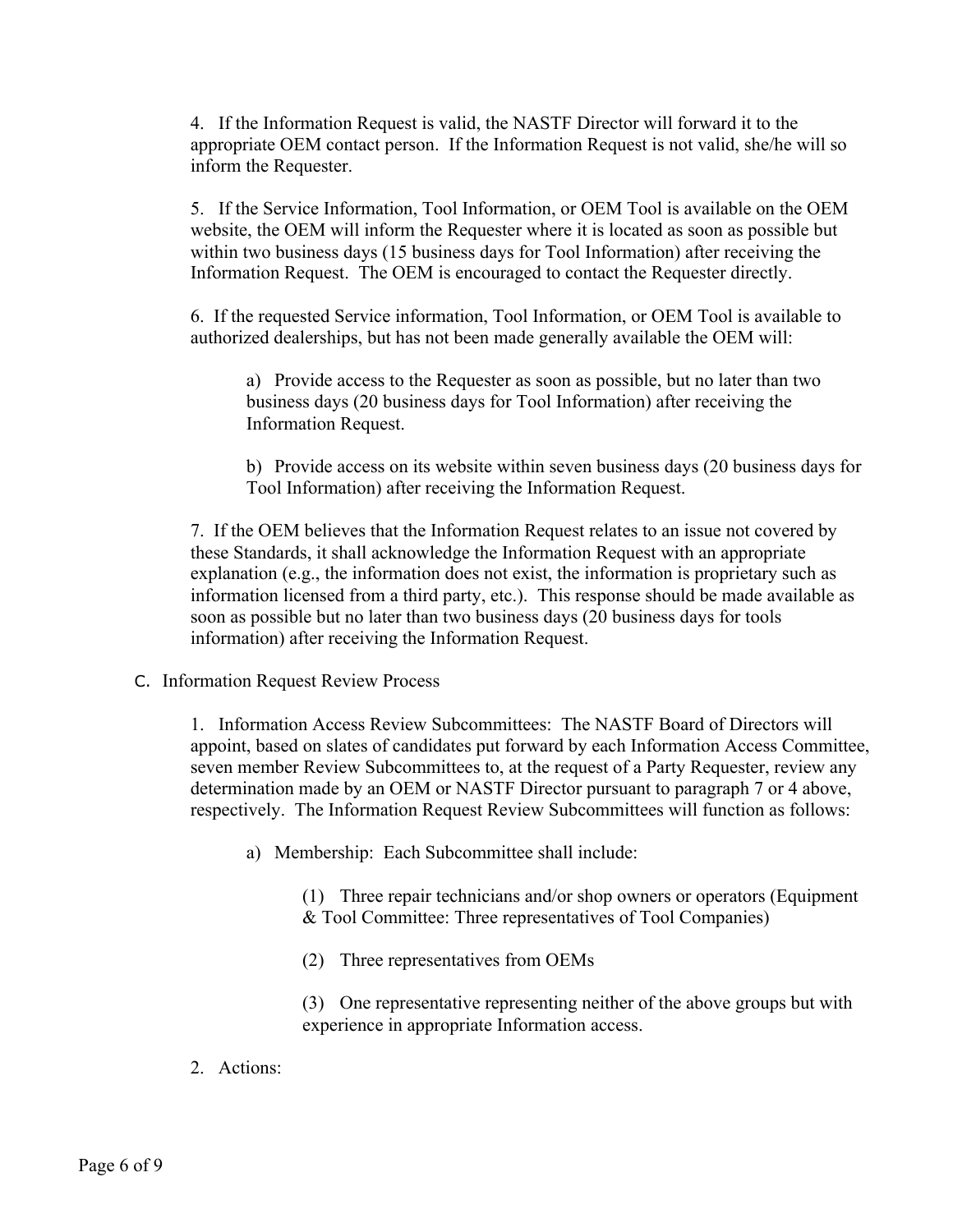a) The appropriate Subcommittee will be copied on all Information Requests and all responses to Information Requests.

b) A Requester must request a review of any OEM response within 10 days of receiving a copy of such response.

c) If a Subcommittee review is requested, the NASTF Director will schedule a conference call for the Subcommittee within three business days.

d) The Subcommittee will review the Information Request and the OEM response on the conference call, and agree by majority vote whether the OEM response was appropriate or not and provide the rationale for their decision.

e) Within one day, the NASTF Director will report the Subcommittee's decision and rationale to the OEM and Requester involved.

f) If the Subcommittee concludes the OEM response is appropriate no further action by the OEM is required.

g) If the Subcommittee concludes that the OEM response is inappropriate and the OEM should provide access to the Service Information, Tool Information, or OEM Tool at issue, it will indicate a practical timeframe for doing so. The OEM should notify the NASTF Director within two business days (20 business days for Tool Information) if it accepts the Subcommittee's decision and if so, it should simultaneously (or as soon as practicable) make the information available to the Requester, making the same information generally available seven days thereafter.

h) If either Party disputes a Subcommittee decision and decides to initiate arbitration, it must initiate arbitration referred to below within 15 business days after the OEM notifies the NASTF Director if it accepts the Subcommittee's decision.

i) Notwithstanding the foregoing, in the event one Requester has filed an Information Request and has proceeded to binding arbitration, no other Information Request addressing the same information will be considered.

j) Any time frame referred to in these Standards can be modified by mutual consent of the parties or by the NASTF Director.

k) Inquiries, responses and Review Subcommittee reports will be posted on the NASTF website.

Due to the potential complexity and sensitivity of Indirect Information, the non-binding final decision of the appropriate Information Access Review Subcommittee will be the appeal process of last resort in cases regarding this kind of information. Primarily this includes Tool Information and vehicle security information.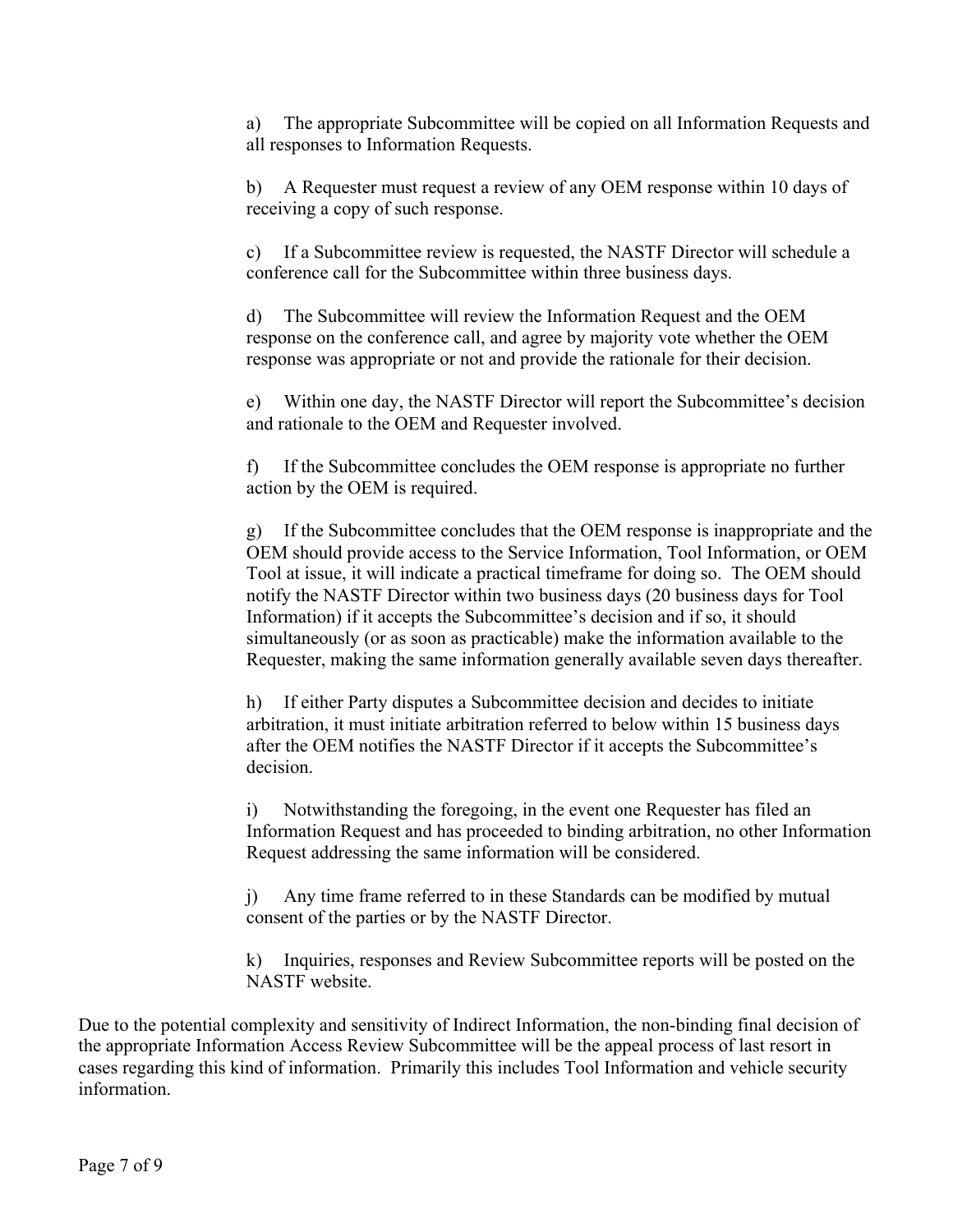Although not bound by this process, OEMs agree to provide requested Indirect Information when possible and to make every effort to positively change policies, procedures and future plans so that Indirect Information can be made available on later model year vehicles.

#### D. Arbitration Process

A Party electing to dispute the decision of a NASTF Information Request Review Subcommittee knowingly and voluntarily agrees that it may do so only by invoking this NASTF Arbitration Process. A Party may only invoke the Program once for any one Information Request.

By agreeing to arbitrate, the Parties may give up certain rights, including, but not limited to the right to go to court, the right to a jury trial, and the right to participate in a class action lawsuit as either a class member or a class representative. No class-wide arbitration of a dispute may be undertaken and no claim arising from a dispute (known or unknown) may be adjudicated in or be the basis for compensation as a result of any class action proceeding.

Both Parties understand that the Arbitration Process is the exclusive process and remedy for disputing the decision of a NASTF Review Subcommittee and waive any and all rights to alternative means and remedies for resolving such disputes.

#### 1. Process

a) Any applicable dispute involving the decision of a NASTF Information Request Review Subcommittee must be resolved by binding arbitration under the applicable rules of an alternative dispute resolution (ADR) organization by a single arbitrator who shall be an attorney or a retired judge, with the arbitrator rendering a written decision. A Party disputing the decision of a NASTF Information Request Review Subcommittee must notify NASTF and the other Party of its intent to do so no later than 15 business days after receiving a copy of the Information Request Review Subcommittee decision report, and must also select one of the following ADR organizations:

- National Arbitration Forum (www.adrforum.com)
- American Arbitration Association, (www.adr.org)
- J.A.M.S./Endispute, (http://www.jamsadr.com)
- Better Business Bureau (http://dc-easternpa.bbb.org/DisputeRes.asp)
- Any other established ADR organization the Parties agree to.

b) Parties may obtain copies of the rules of the selected ADR organization by contacting it through its website or otherwise.